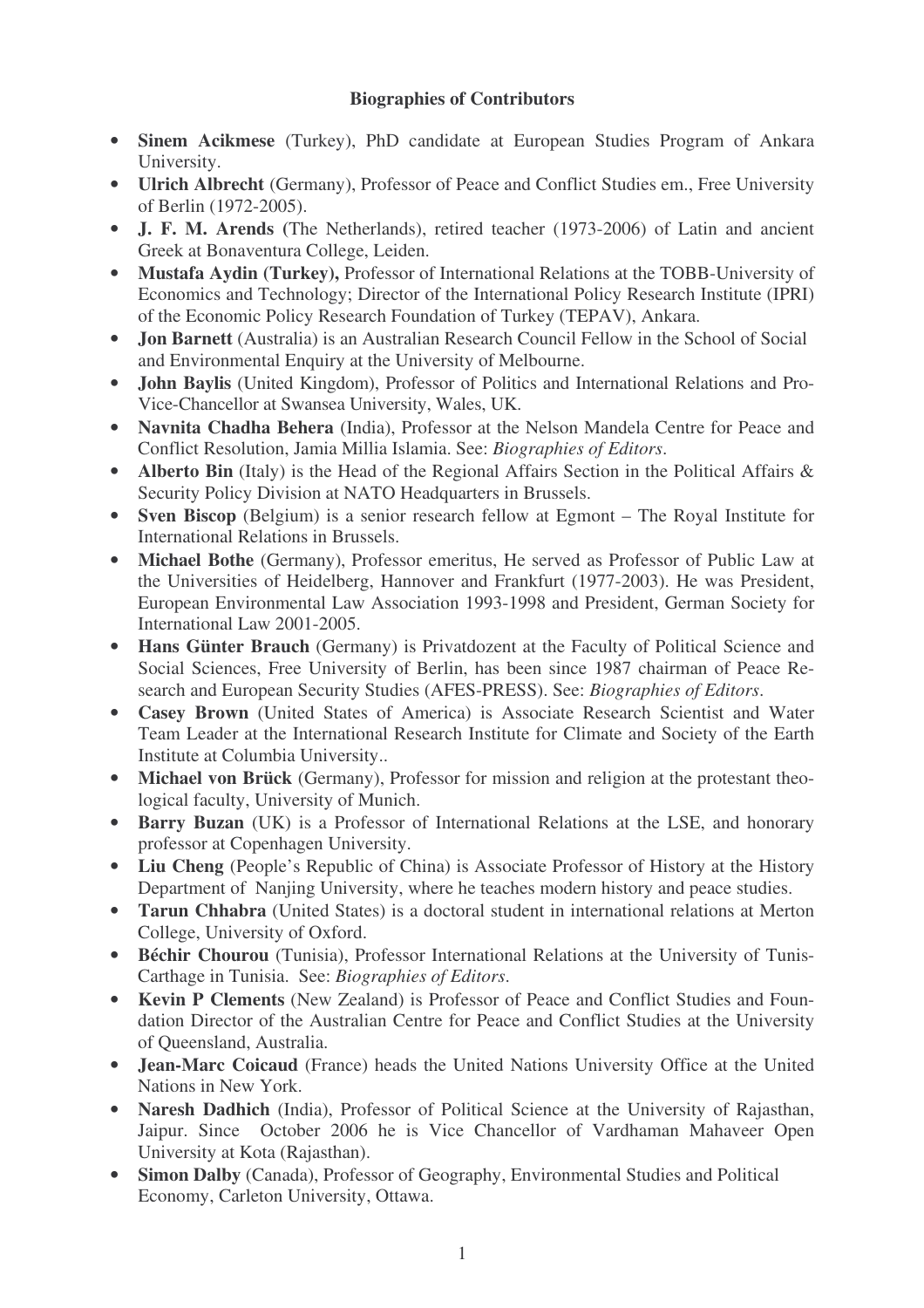- **Jonathan Dean (**United States of America): a former ambassador, is now adviser on Global Security Issues, Union of Concerned Scientists (UCS), See: *Biographies of authors of forewords and preface essays.*
- **Juergen Dedring** (United States/Germany), since 1996 adjunct professor on global affairs at CUNY, in particular at the Graduate Center and at the City College, as well as at NYU in the School of Continuing and Professional Studies.
- **Indra de Soysa** (PhD) is Professor of Political Science at the Institute for Sociology and Political Science (ISS), Norwegian University of Science and Technology (NTNU), Trondheim, Norway.
- **Jaap H. de Wilde** (The Netherlands), Professor in International Relations and World Politics at the University of Groningen (August 2007).
- **Stavros Dimas (**Greece) has been European Commissioner for the Environment since November 2004. See: *Biographies of authors of forewords and preface essays.*
- **Eugenio Diniz** (Brazil): Professor, International Relations Department, Pontifical Catholic University of Minas Gerais (PUC Minas), Belo Horizonte, Brazil.
- **Pál Dunay** (Hungary) is faculty member, Geneva Centre for Security Policy. See: *Biographies of editors.*
- **Sebastian von Einsiedel** (Germany) currently works as Political Affairs Officer with the UN Mission in Nepal (UNMIN).
- **Robert Eisen** (United States of America) is Professor of Religion and Judaic Studies at George Washington University in Washington D.C.
- **Magnus Ekengren** (Sweden) Director EUROSEC (European Security Studies) and Senior Lecturer at the Swedish National Defence College.
- **Reinhold Elges** (Germany) holds a MA from the University of Potsdam (Germany).
- **Wendy L. Foley** (Australia), researcher in the Australian Centre for Peace and Conflict Studies.
- **Hans van Ginkel** (The Netherlands) was Rector of the United Nations University and Under Secretary General of the United Nations (1997-2007). See: *Biographies of authors of forewords and preface essays.*
- **John Grin** (Netherlands) is professor at the Department of Political Science of the University of Amsterdam and scientific director of the Amsterdam School for Social Science Research. See: *Biographies of editors.*
- **Thomaz Guedes da Costa** (USA/Brazil): is Professor of National Security Affairs, at the Center for Hemispheric Defense Studies, National Defense University, Washington, D.C.
- **Hassan Hanafi Hassanien** (Egypt), Professor of philosophy, Cairo University, Secretary General of the Egyptian Philosophical Society since 1976,
- **Vilho Harle** (Finland), Professor of International Politics at the Department of Political Science of the University of Tampere, Finland.
- **Ortwin Hennig** (Germany), Ambassador, currently Vice President and Head of the Conflict Prevention Program, EastWest Institute.
- **Björn Hettne** (Sweden), Professor Emeritus at Padrigu (Department of Peace and Development Research, Göteborg University).
- **Stefan Hintermeier** (Germany), consultant to the board of directors of the faction of the Social Democratic Party in the German Bundestag.
- **Gunhild Hoogensen** (Norway), Associate Professor in the Department of Political Science at the University of Tromsø.
- **Alan Hunter** (UK), Associate Director of the Centre for Peace and Reconciliation Studies; and of the Applied Research Centre for Human Security based in Coventry.
- **Heinz Dieter Jopp** (Germany), captain, German Navy, Federal Armed Forces Command and Staff College, head of the Department for Security Policy and Strategy.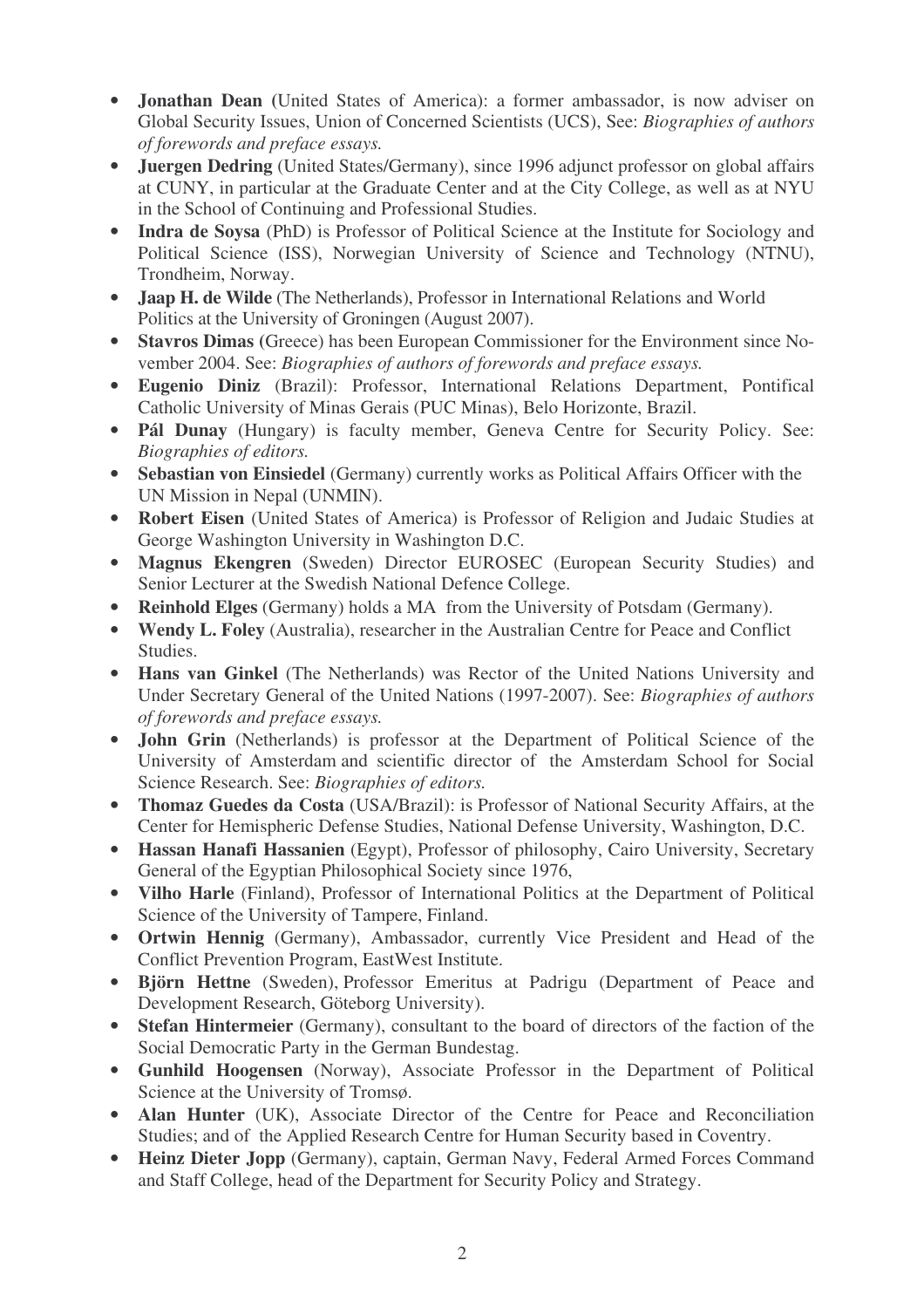- **Roland Kaestner** (Germany), colonel in the German Army; has served as a commanding and staff officer.
- **Patricia Kameri-Mbote** (Kenya), Professor of law, University of Nairobi. See *biographies of editors.*
- **Neslihan Kaptanoglu** (Turkey), research associate at the International Policy Research Institute (IPRI) of the Economic Policy Research Foundation of Turkey (TEPAV), Ankara.
- **Bharat Karnad** (India), Research Professor in National Security Studies, Centre for Policy Research, New Delhi.
- **Louka T. Katseli** (Greece), State Member of the Greek Parliament for the Panhellenic Socialist Movement (PASOK), on leave from the University of Athens where she is Professor of Economics.
- **Stephan Klingebiel** (Germany) heads the department 'Governance, Statehood, Security' at the German Development Institute in Bonn.
- **Jacek Kugler** (United States) is the Elisabeth Helm Rosecrans Professor of World Politics at the School of Politics and Economics, Claremont Graduate University.
- **Eun-Jeung Lee** (South Korea), Associate Professor of political theory and history of political ideas, at the Martin-Luther-University Halle-Wittenberg, Germany.
- **Len Le Roux** (South Africa): served in the South African Department of Defence (1964- 2000). After leaving the DOD (as Major General), he remained active in the security debate in Africa through support for the programmes of various NGOs and universities.
- **P. H. Liotta** (USA), Professor of Humanities and Executive Director of the Pell Center for International Relations and Public Policy, Salve Regina University, Newport, Rhode Island. See *biographies of editors.*
- **Jacob Emmanuel Mabe** (Germany/Cameroon) teaches as Associate Professor for intercultural philosophy at the Technical University and at the Centre of French Studies of the Free University in Berlin.
- **Ann C. Mason** (USA) is Director of the Fulbright Commission in Colombia and a Research Associate at the University of the Andes in Bogotá.
- **Richard A. Matthew** (USA) is Director of the Center for Unconventional Security Affairs and Associate Professor of International and Environmental Politics in the Schools of Social Ecology and Social Science at the University of California at Irvine.
- **Andreas Maurer** (Germany) is head of the Research Unit EU-Integration at the *Stiftung Wissenschaft und Politik* in Berlin.
- **Gordon McBean** (Canada) is Professor of Geography and Political Science and Institute for Catastrophic Loss Reduction, The University of Western Ontario, London.
- **Czeslaw Mesjasz** (Poland), Associate Professor, Vice Dean, Faculty of Management, Cracow University of Economics, Cracow, Poland. See *biographies of editors.*
- **James F. Miskel** (USA), consultant to the defense consulting firm, Alidade Inc. In that capacity he is also the editor of: *Information Age Warfare Quarterly*.
- **Sami Moisio** (Finland), docent of Political Geography and Academy of Finland senior research fellow at the Department of Geography of the University of Turku.
- **Rolando Mosca Moschini** (Italy), General, Italian Army Officer, is Military Advisor to the President of the Italian Republic and Secretary of the Supreme Defence Council.
- **Syed Mansoob Murshed** (Bangladesh), Professor of the Economics of Conflict and Peace at the Institute of Social Studies in the Netherlands and Professor of International Economics at the Birmingham Business School, University of Birmingham in the UK.
- **Naison Ngoma** (Zambia), expert in Post-Conflict Reconstruction and Peace-Buuilding in the Peace and Security Department of the African Union Commission in Addis Ababa, Ethiopia.
- **Alfred G. Nhema** (Zimbabwe), Executive Secretary of the Organization for Social Science Research in Eastern and Southern Africa (OSSREA) in Addis Ababa, Ethiopia.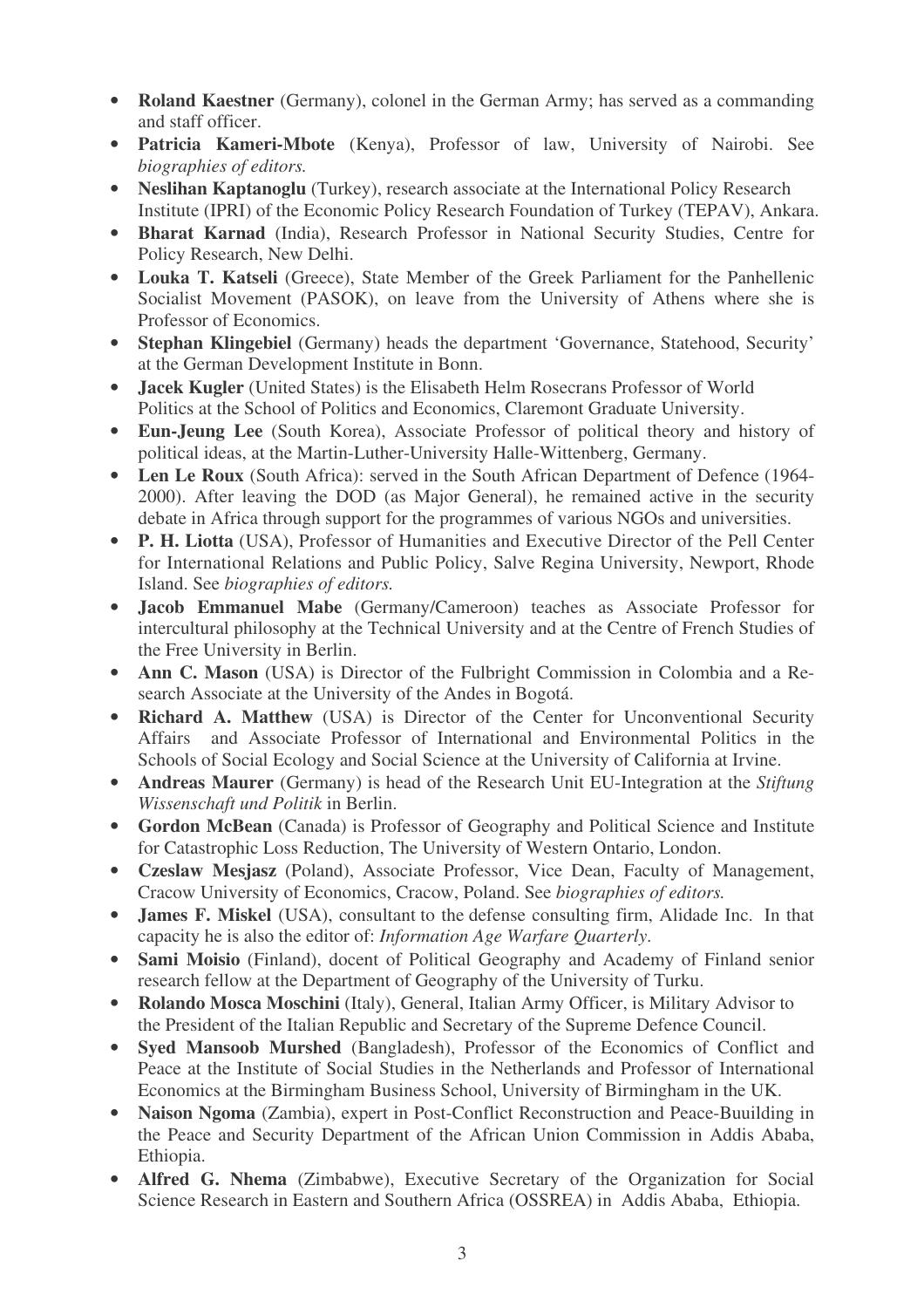- **Heiko Nitzschke** (Germany), desk officer for UN Peacekeeping and Security Council Affairs at the Federal Foreign Office of the Federal Republic of Germany.
- **Karen O'Brien (USA)**, Chair of the Project on *Global Environmental Change and Human Security* (GECHS), is associate professor in the Department of Sociology and Human Geography at the University of Oslo, Norway.
- **U. Joy Ogwu** (Nigeria) was Minister of Foreign Affairs of Nigeria (2006-2007) and Director General of the *Nigerian Institute of International Affairs* (NIIA) and chair of the United Nations Secretary-General's Advisory Board on Disarmament Matters for 2006.
- **Mitsuo Okamoto** (Japan), Professor Emeritus of Hiroshima Shudo University; Director of Hiroshima Center for Nonviolence & Peace, and Co-Chair of the Hiroshima Alliance for Nuclear Weapons Abolition (HANWA).
- **Tamayo Okamoto** (Japan), former Professor of Bioethics, Hiroshima Prefectural College of Health Sciences.
- **Úrsula Oswald Spring** (Mexico), research professor at the National University of Mexico, in the Regional Multidisciplinary Research Center (CRIM). See *biographies of editors.*
- **Roderick Parkes** (UK) is researcher at the *Stiftung Wissenschaft und Politik* in Berlin. He focuses on the development of justice and home affairs integration in the EU.
- **Heikki Patomäki** (Finland), Professor of world politics at the University of Helsinki, Finland, and part-time innovation professor of globalization and global institutions at the RMIT University in Melbourne, Australia.
- **Domício Proença Júnior** (Brazil): Professor, Production Engineering Programme, Coppe/UFRJ, University of Brazil, Rio de Janeiro; Chairman, Group for Strategic Studies; M.Sc. and D.Sc. (Coppe/UFRJ)
- **Kurt Werner Radtke** (Japan, Netherlands, Germany) was Professor of Chinese and Japanese studies at the Institute of Asia-Pacific Studies at Waseda University, Tokyo.
- **Katja Roehder** (Germany) is senior project manager with Capacity Building International (InWEnt), Bonn, and an independent development consultant based in Frankfurt on Main.
- **Francisco Rojas-Aravena** (Chile), Secretary General of the Latin American Faculty of Social Sciences (FLACSO) since 2004.
- **Martin R. Rupiya** (Zimbabwe), Senior Researcher, Defence Sector Programme (DSP) at the Institute for Security Studies (ISS), based in Tshwane (Pretoria), South Africa.
- **Varun Sahni** (India), Professor in International Politics at Jawaharlal Nehru University (JNU), New Delhi and Chairperson of the Centre for International Politics, Organization and Disarmament (CIPOD).
- **Georgina Sánchez** (Mexico), independent consultant (Mexico).
- **John Saxe-Fernández** (Mexico), professor at the Faculty of Political Science, National Autonomous University of México (UNAM); director, research programme: "El Mundo en el Siglo XXI", of the Center for Interdisciplinary Research in the Sciences and Humanities, UNAM
- **Ole Jacob Sending** (Norway): is senior researcher at the Norwegian Institute of International Affairs (NUPI) in Oslo.
- **Narcís Serra** (Spain); President of the CIDOB Foundation since 2000. See *biographies of authors of forewords and preface essays.*
- **Laura J. Shepherd** (UK) is Lecturer in International Relations at the University of Birmingham.
- **Vandana Shiva** (India) is a physicist, ecofeminist, environmental activist and author**.** See *biographies of authors of forewords and preface essays.*
- **Arlene B. Tickner** (U.S./Colombia), Professor of the Political Science Department of the University of the Andes and the National University of Colombia, both in Bogotá.